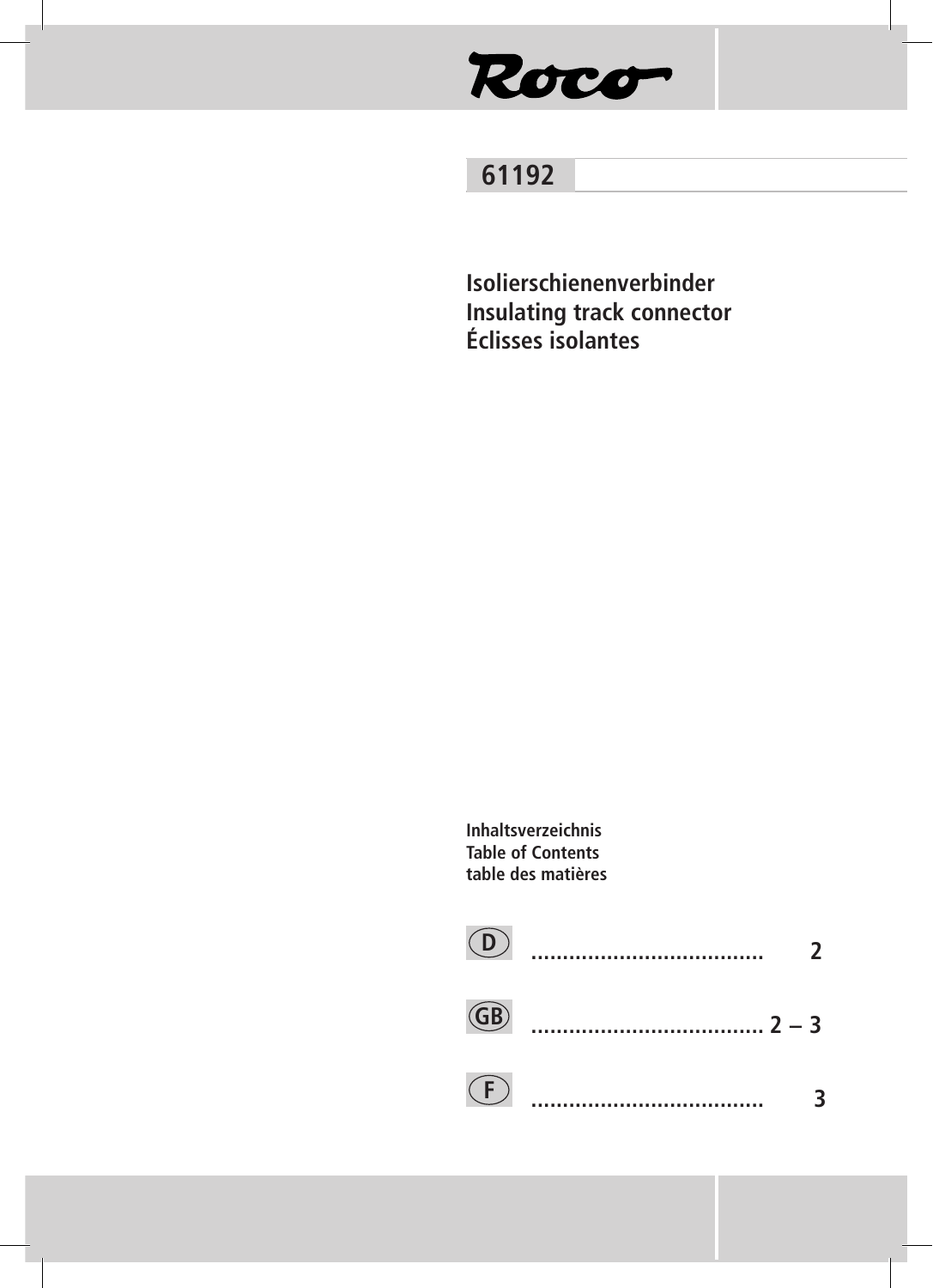## **Isolierschienenverbinder D**

Zur Trennung der Stromkreise können an den Schienenenden Isolierschienenverbinder eingesetzt werden. Um den Isolierschienenverbinder aufsetzen zu können, muss die Stahllasche, mit dem der Verpackungseinheit beiliegenden Abziehwerkzeug, entfernt und durch den Isolierverbinder (Art. Nr. 61192) ersetzt werden (Fig. 1 und 2).



**der Schienenlasche ansetzen und in Pfeilrichtung abziehen ...** 



### **Schneidelehre**

Das Abziehwerkzeug ist zusätzlich mit einer Schneidelehre ausgestattet, mit dem einzelne Schienen auf eine Gewünschte Länge gekürzt werden können. Das Abziehwerkzeug wird dazu entsprechend auf die Schiene aufgelegt (Fig. 3) und mit der in den Führungsschlitz eingelegten ROCO- Säge (Art. Nr. 10900) abgesägt. Das Werkzeug garantiert einen exakten rechtwinkeligen Schnitt ohne eine Beschädigung der Schienen.



## **Insulating track connector GB**

Insulating connectors can be used at the end of tracks, in order to the separate power circuits. The steel cover plate must be removed with the stripping tool accompanying the packaging unit and replaced by the insulating connector (Art. No. 61192), in order to be able to position the insulating connector (Figs. 1 and 2).





**... Then place the insulating connector into the depression in front of the end of the track and push it onto the track.**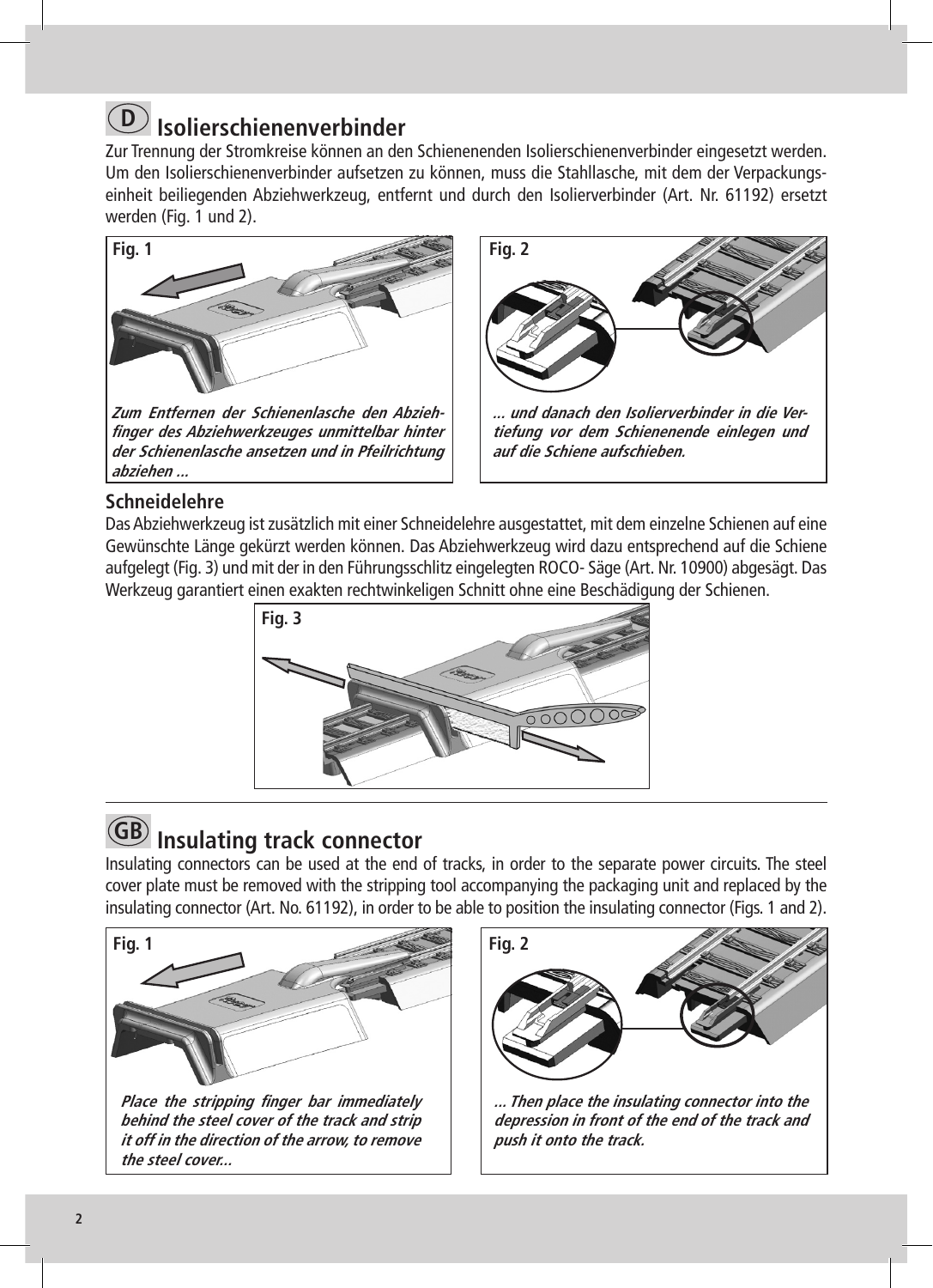

#### **Cutting gauge**

The stripping tool is additionally equipped with a cutting gauge, with which the individual tracks can be shortened to the required length. To do this, the stripping tool is placed in the appropriate place on the track (Fig. 3) and the relevant part is sawn off with a ROCO saw (Art. No. 10900) placed in the guide groove. The tool guarantees an exactly right-angled cut without damage to the tracks.



# **Éclisses isolantes F**

Les éclisses isolantes sont recommandées pour séparer les différentes sections de courant »traction« d'un réseau miniature. Pour installer ces éclisses, il faut d'abord enlever les éclisses métalliques en acier inoxydable à l'aide de l'outil universel de montage fourni avec les éclisses isolantes à monter ensuite (voir fig. 1 et 2).



#### **Gabarit de coupe**

L'outil universel de montage dispose d'une fonction «gabarit de coupe» qui permet de couper différents éléments de voie pour les adapter aux besoins individuels. À ces fins, l'outil se positionne sur l'élément de voie à l'endroit voulu (voir fig. 3). Insérer ensuite la scie universelle ROCO (réf. 10900) dans la fente guide et couper la voie. Par sa conception, l'outil universel garantit une coupe exacte à 90° et évite ainsi d'endommager les profilés.